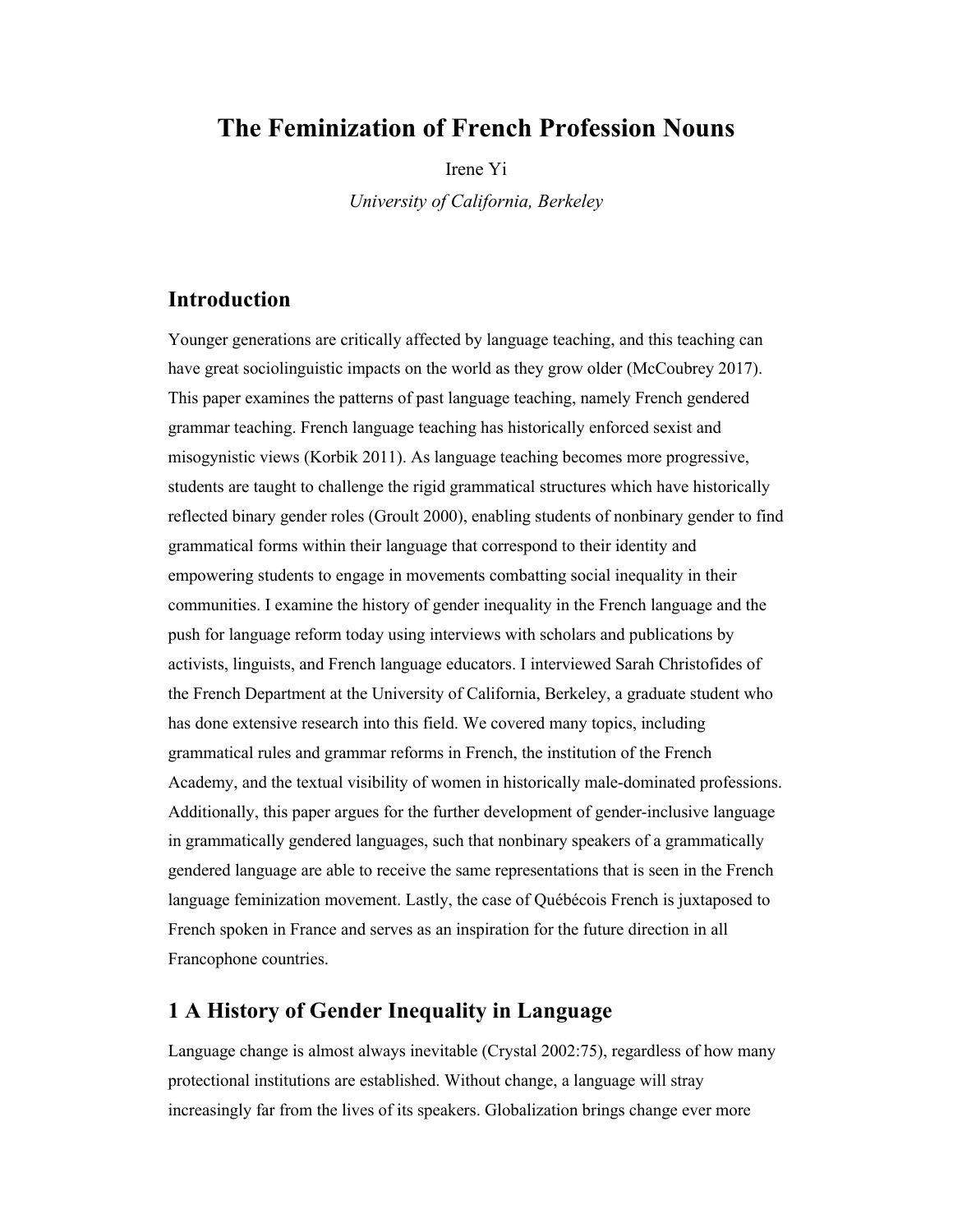rapidly with loan words, slang, and social movements. The French language is institutionally regulated by the *Académie Française* (French Academy). Members of the French Academy are called *les immortels* 'the immortals.' Further, the motto of this institution is *à l'immortalité* 'to immortality.' This provides an indication of how adamant the French Academy is in keeping their language unchanged. The French Academy was founded in 1634, and there have since been 732 *immortels*. Out of the 732 *immortels*, only nine are women, and the first woman was not even elected until 1980. Christofides (2018) hypothesizes that because women have scarcely been accepted into the French Academy, men in the Academy find it difficult to empathize with the plight of professional women in the French world (to be addressed in later sections). Thus, every petition regarding the feminization of professional nouns to the French Academy has been met with an abrupt and adamant denial. Christofides (2018) asserts that through this institutional protection by the French Academy, French grammar reflects the sexism present in society at any given point in time and the Academy further entrenches sexist views by refusing reform.

In the vein of grammatical gender, the French Academy has a history of fighting any modern view in linguistic attitudes, as if defending the language means defending the country from globalization and assimilation (Sonntag 2003:43). Such is the case with gendered nouns of French, in which the morphology and syntax of gender has become a social issue. The noun classes are merely ways to categorize words in a language, and the gender of a noun is not meant to constrain or confine the realities of human gender (Wittig 1985). However, because language plays such a large part in the human brain, gendered languages do influence the way speakers think about the respective human genders. Even the loosest interpretation of the Sapir-Whorf Hypothesis can support how the grammar and lexicon of a language changes the way a speaker perceives the world around them (Boroditsky & Gaby 2010). While there is a plethora of languages with grammatical gender that reflects societal gender roles (Korbik 2011), the French Academy institutionally enforces the rigidity of French gender with many sexist grammatical rules and reforms.

According to Mairi McLaughlin (2018) of the French Department at UC Berkeley and Sarah Christofides (2018), textual visibility of women and the historical suppression of feminine power is key to understanding sexism. In France, young girls were able to choose to attend school, but they were often taken out of the education system earlier than boys (Sonnet 1987). In addition, girls were not expected to attend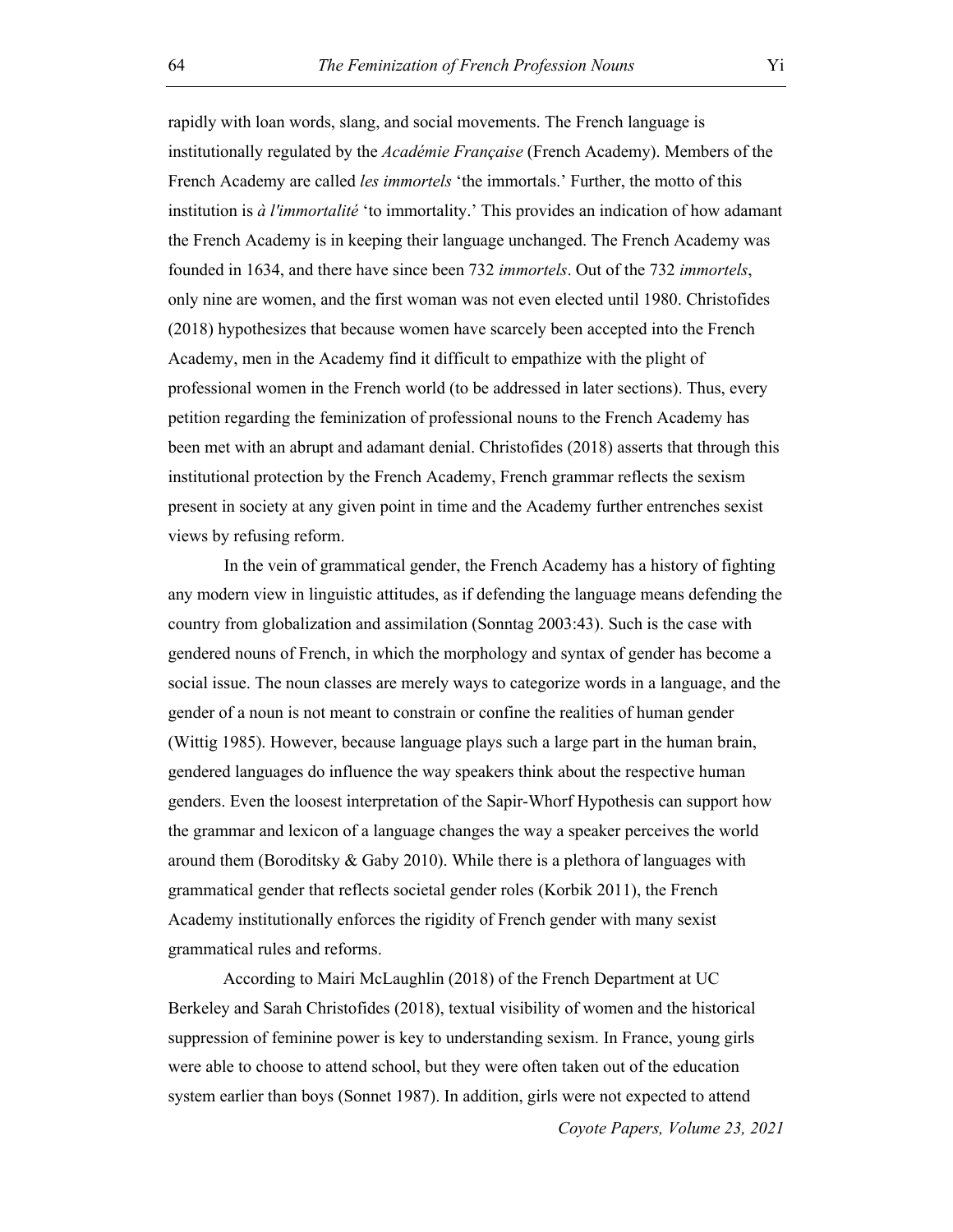school for the purpose of assuming political office or leadership positions. As a result, many French profession nouns did not acquire a feminine form (Schafroth 2003). According to the French Academy, *professor* in French only has a masculine form (*un professeur*), and the institution does not accept the feminine form (*une professeure*), even though it follows the productive feminizing morphology. Whether the sexist ideology or the sexist language came first, it is clear that sexism in the French lexicon is still reinforced by the Academy.

This has spurred a divisive debate in France as well as other Francophone countries. French Canadian speech communities have been slightly more progressive on the issue, and Québécois lexicographers have actually added *une professeure* into dictionaries (Office de la Langue Française 2017), due in part to a Canadian consciousness on democratizing professional word forms to include more genders. However, the issue goes beyond mere orthographic changes. The French Academy has maintained formidable influence in its traditional, conservative ideology, which has proved far more difficult to combat for people living in France than in Canada. Many feminists have countered the French Academy's stubbornness by simply adopting the masculine professional nouns, thereby promoting the notion that women can hold the same title, literally, as men. Still others disagree (Fleischman 1997), arguing that in either case, people who identify as nonbinary are left out of the conversation. As French does not have a grammatically neutral or ambiguous pronoun, this issue is harder to solve, though Wittig (1985) has laid the foundation for gender-inclusive linguistic forms in grammatically gendered languages.

Christofides (2018) explains that French grammatical gender should only have a purely syntactic and morphological role. Non-human nouns are fairly simple, such as *maison* 'house' (fem.), whose gender is only affected by morphological agreement with determiners, participles, and adjectives. However, human nouns are more complicated. Christofides (2018) discusses the differences in grammatical rules before and after the reform of 1676, when French Jesuit priest Dominique Bouhours said, "The masculine always takes precedence over the feminine," meaning in a French sentence, the presence of one masculine noun will automatically trump the presence of any number of feminine nouns. His justification for this was that the noblest gender—the male gender must prevail over all other genders. To him, there was only one other gender in question: the female. Most alarmingly, he not only meant this in a grammatical sense, but in a human sense as well (Korbik 2011). Bouhours (1676) wanted to make this form, *Les*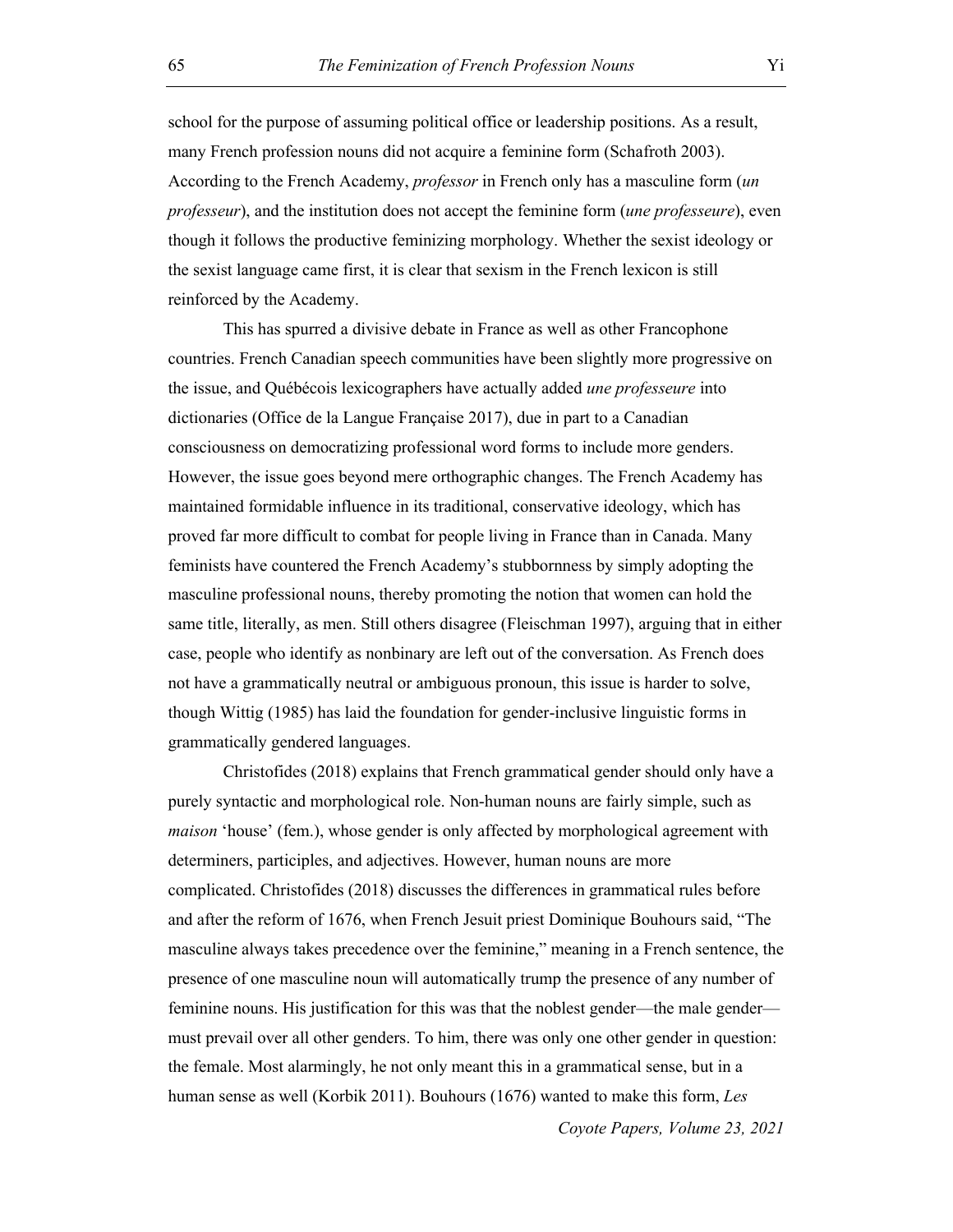*hommes et les femmes soient beaux* 'The men and women are beautiful,' the correct, official version of French grammar. In this sentence, *beaux* 'beautiful' (masc. pl.) takes a masculine form, though *belles* 'beautiful' (fem. pl.) exists as well. It does not matter if there are hundreds of women referred to, if but a single man is among them, *beaux* would still take precedence.

Prior to the reform of 1676, the most widely accepted syntactic rule for gender was one of linear proximity. That is, in a case where one adjective modified two coordinated nouns of different genders, the noun linearly closest to the adjective would determine its gender. Thus, the sentence, *Les hommes et les femmes soient beaux*, would have been ungrammatical before 1676 as *les femmes* is closer to the adjective, and *Les hommes et les femmes soient belles* would have been the natural construction*.* Beauzée's (1767) grammar book essentially echoes Bouhours (1676). It reads, "The masculine gender is deemed more noble than the feminine gender because of the superiority of man over woman" (Beauzée 1767:102). In 2011, Henriette Zoughebie petitioned for the grammar rules to revert to those prior to 1676. She asserts "this grammar rule [reform of 1676] shapes a world of beliefs in which the male is seen as superior to the female," and the reintroduction of the old rule, she argues, would help relieve sexist notions in current society. Many teachers have committed to overthrow this rule. In 2017, 314 teachers signed a declaration saying they would refuse to teach their students in accordance with the 1676 and 1767 rule (McCoubrey 2017). They said the rule encourages children "to accept the domination of one sex over the other" (Althouse 2016).

These reforms have consequences beyond their morphosyntactic distributions. Baudino (2001) examines the historical feminization of professional titles, especially during times of political reform in France. She finds multiple instances where French authorities used written masculine titles as a justification for denying women access to resources they needed (Baudino 2001:364). Women do not come by textual visibility easily because the professional titles they occupy have traditionally masculine forms. Indeed, some people automatically assume that anyone who holds a title is male if that title lacks a feminine form (Brick & Wilks 2002:60).

The study of women's education itself was not widely studied until the 1980s. Linda L. Clark, a historiographer, studied scores of education books, finding only three of them concerning women (1984). Historiographer François de Salignac de la Mothe Fénelon says in *Education des filles* (1687), "Nothing is neglected more than the education of girls." In the 17th century, women's education focused mainly on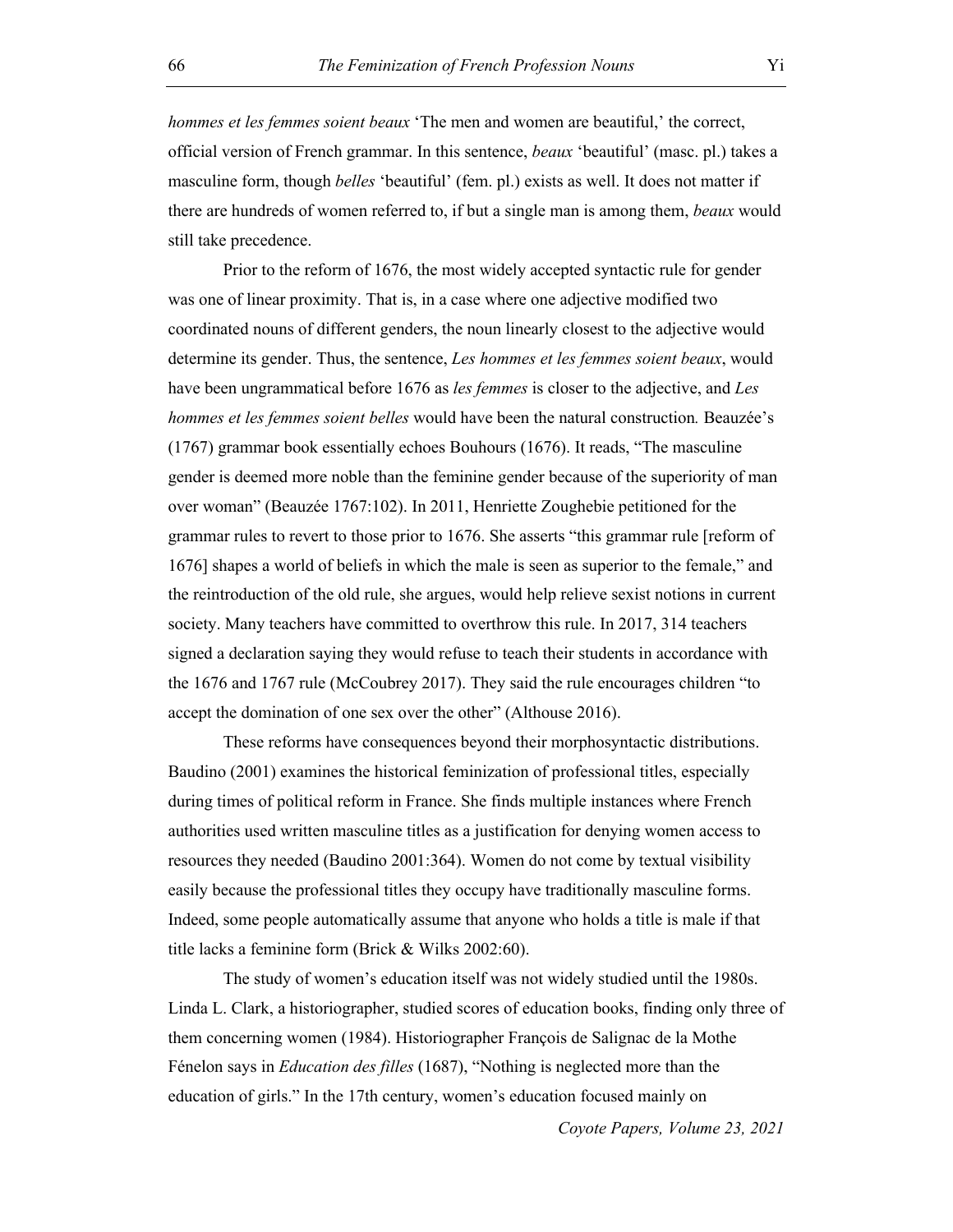Catholicism as girls went to school merely to learn how to be better housewives. Sonnet (1987) researched in the *Archives Nationales* as well as congregational and parish records. She found a "dominant perception of women's role at home and in the family" (Harrigan 1998).

Christofides (2018) finishes her discussion with the *imaginaire linguistique* 'linguistic imagination' proposition (Houdebine 1999:32). Christofides explains:

[Houdebine states] the need to make women in the workforce visible linguistically by eliminating discriminatory language via the feminization of professional titles. She [suggests that] research on the interaction between the sociological and the linguistic in the construction of sexual identity could be the next step in this continuously evolving field.

Houdebine conducted many surveys about the public view on feminization, and she found most people favor feminization via derivation of the male form of professional nouns, such as *conductrice* (fem.) from *conducteur* (masc.) 'conductor.' She claims the gap between the public view and the French Academy shows the morphological instability of the French language (Houdebine 1999). Her *imaginaire linguistique* argument helps contextualize factors affecting the feminization of profession nouns. Christofides (2018) supports the argument that the French gendered grammar and sexism go hand in hand. One of the only ways to eradicate this sexist view is to reform the language.

#### **2 Possible Solutions**

Because gendered grammar relates to the sexist dynamic of human interactions (Groult 2000), there must be a fight for equality—whether in terms of professional respect, textual visibility, or historical credit—that every gender deserves. However, there are many different views on how to solve this issue. Even within the feminist movement, there is disagreement on how to address feminization, and there is even some questions if the traditionally masculine profession nouns should take feminine forms at all (Fleischman 1997).

The first suggestion of feminization is to create feminine forms of profession nouns that, to date, do not have a feminine form (Rhodes-Robinson 2007). For example, *le Président* 'the President' could have the feminine form *la Présidente* if a woman is president. This specific example uses the feminization rule of French nouns where *-e* is affixed, a morphological process already used in the feminine forms of many French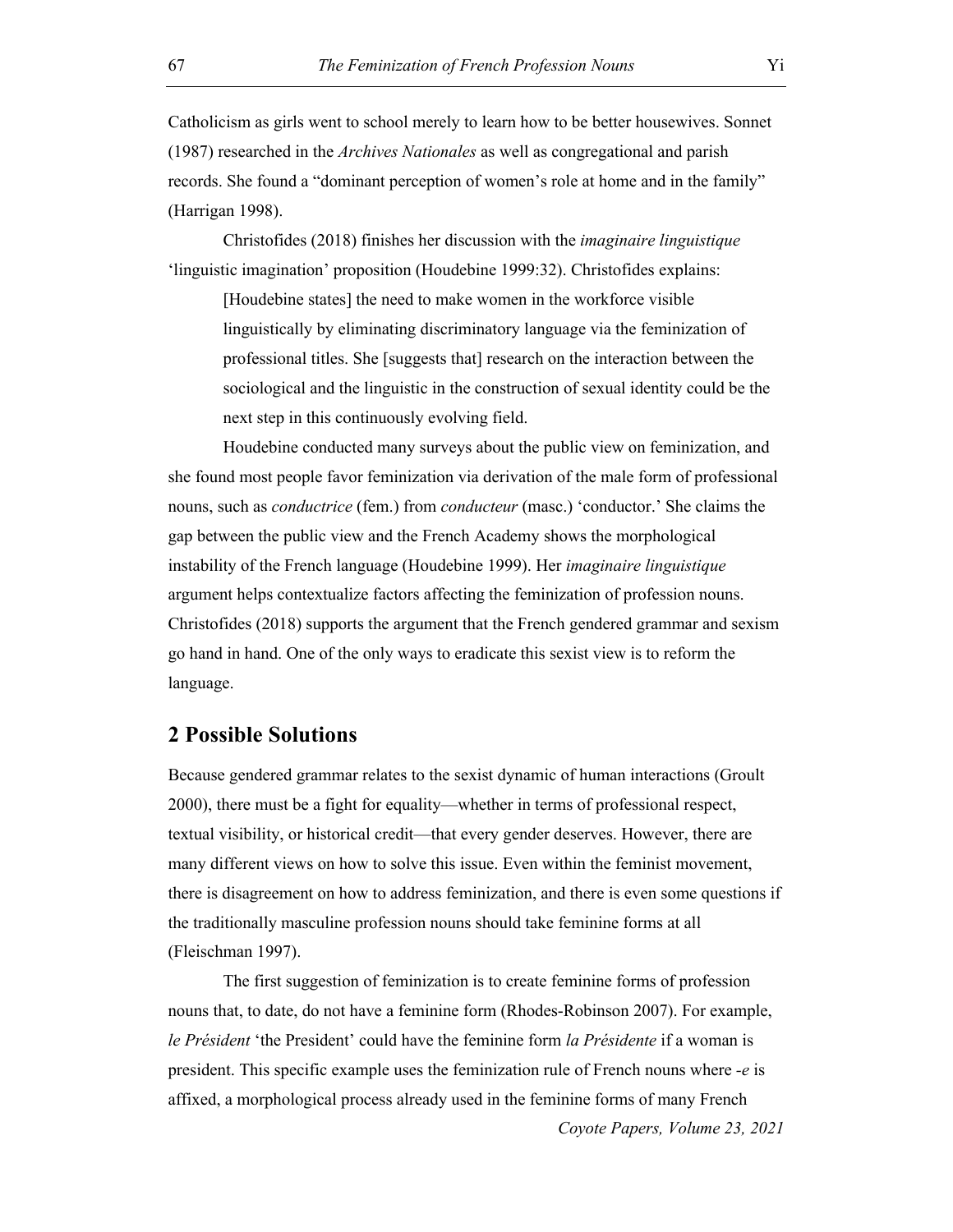adjectives. However, for words like *le professeur* 'the professor,' feminization of the noun is less clear. Following traditional French morphological rules on feminizing verbs with *-eur* ending, we would end up with *la professeuse* since *-euse* is a feminine form of *-eur.* However, the French Academy does not like the form *la professeuse* because they deemed it ugly-sounding (Rhodes-Robinson 2007). Feminizing *le professeur* using the *-e* suffix is also looked down upon by the French Academy because *-e* does not occur with *-eur* words in French morphology, thus rejecting *la professeure*. Yet another suggestion is the use of the word *femme* 'female' in front of the noun, giving us something like *une femme professeur* 'a female professor' (with the noun kept masculine), which leads into the next issue.

By using an entire extra modifier, *femme*, some feel this markedness inherently implies gender inequality. Such is the view among the feminists who do not want separate feminine forms of the language as they see a feminine form as an extra disparity between men and women. Adding a separate modifier for feminine forms just furthers the notion that women do not have equal access to the professions that men do. However, this does not address the lack of textual visibility and reinforces that the default for human professions is still masculine (Moscovici 1997).

Historically, feminine versions of certain nouns have existed, but they have contained different meanings than just simply the female version of a historically male profession. Leys (1987) addresses this problem, such as how *Madame la Présidente*, which selects for a feminine article *la* and features an -*e* suffix, does not in fact refer to a woman president, but rather has traditionally been used to refer to the male president's wife. If a woman were to hold this office herself, how would people refer to her? Would they use *Madame la Présidente* and risk conflation in historical representations? Or would they use *Madame le Président*, which despite the masculine forms, at least has distinction from the historical equivalent of 'First Lady'? (Leys 1987:20). Undertones of this same sexism permeate in adjectives as well. *Galant* 'well-brought-up' in its masculine form, has a positive connotation. However, when inflected with feminine *-e*, it becomes *galante*, which has historically meant 'easy' or 'whoreish.' Thus the same adjective which has a positive association for men is used disparagingly for women (Rhodes-Robinson 2007:38). While these gendered meanings may be grammatically arbitrary, the feminine forms often have negative connotations.

Many of these problems have been addressed in Francophone countries outside of France. In Québécois Canada, profession nouns have already been feminized to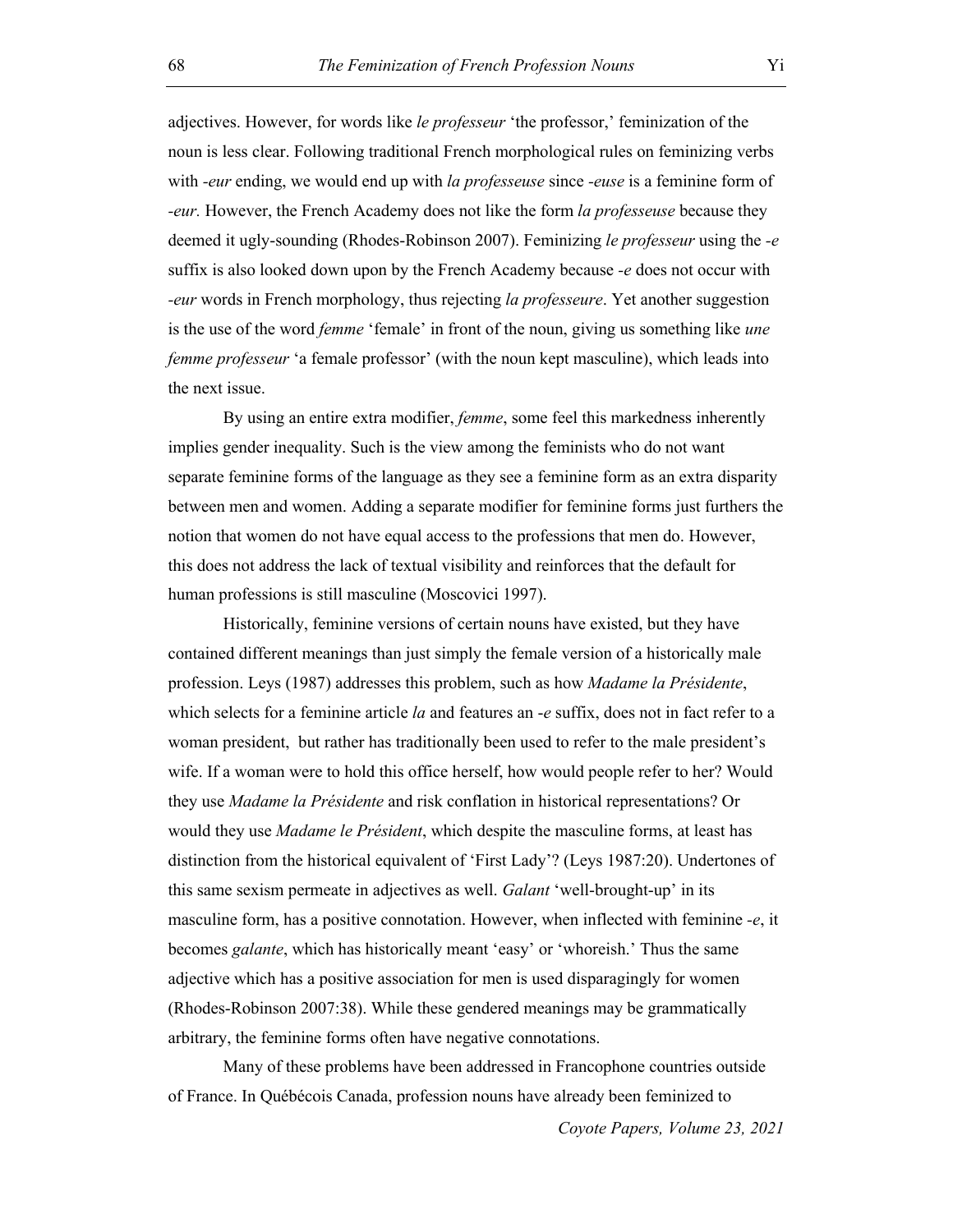accommodate for women who now hold traditionally male positions. In 1976, the Parti Québécois began their progressive practices. The Québec National Assembly asked the *Office de la langue française* (OLF) what a woman should be referred to if she assumed the position of Vice President. The linguists recommended feminization, and the OLF accepted. The OLF acknowledged that many feminized forms did not already exist due to historical and sexist reasons (Villers 2007:82). They ultimately agreed on the feminization of Québécois French profession nouns. In 1979, the OLF issued the following statement:

As for the gender of job titles, the Office de la langue française has recommended the use of feminine forms in all possible cases:

– either adopting the feminine term in common use: *couturière* (seamstress), *infirmière* (nurse), *avocate*;

– or adopting the noun of common gender preceded by a feminine determinative. Examples: *une journaliste, une architecte, une ministre*;

– or by spontaneously creating a feminine form that respects French morphology. Examples: *députée, chirurgienne* (surgeon), *praticienne* (medical practitioner);

– or by attaching the word femme. Examples: *femme-magistrat* (magistrate), *femme-chef d'entreprise* (company director), *femme-ingénieur* (engineer). (OLF 2017)

The approach for feminization was more unified among women in Québec, and this statement served as a starting point for them. Many Québécois believed that the feminization of traditionally masculine profession nouns is a reflection of the natural progression of society, which is contrary to what the French Academy promotes (Villers 2007:82). As a result, France has fallen behind in the feminization of nouns compared to its worldwide Francophone counterparts. This could be attributed to the oppressiveness of the French Academy, using its institutional power to create obstacles for language change (Lariviere 2001).

#### **Discussion**

No matter the direction of the feminization movement, little consideration has be made to include nonbinary pronouns and profession nouns in the French language. There has been a movement called *écriture inclusive* 'inclusive writing.' This advocates a *-.e.s* suffix on traditionally masculine nouns to indicate resistance to a strict gender binary (Revell,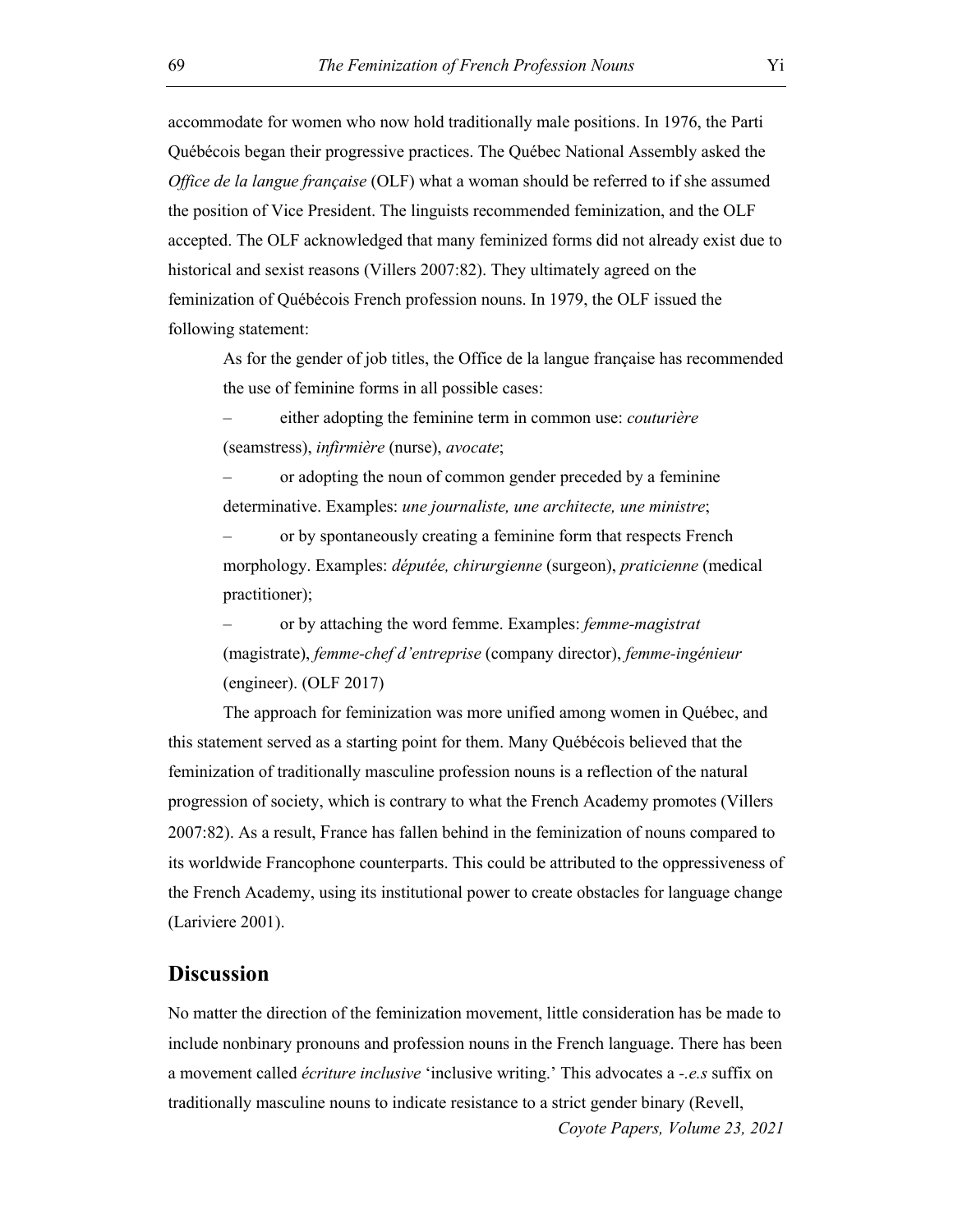Schuh, & Moisan 1994:15). However, this movement has been met with backlash among many Francophone people, as it quickly changes the fundamental structure and grammar of the language. No backlash, however, has been as brutal as the French Academy's they called *écriture inclusive* a movement that is a "mortal danger" to the French language (Rhodes-Robinson 2007:40). As of March 1, 2019, the French Academy has finally allowed for the feminization of profession nouns. This new development came as a surprise to linguists and politicians alike, as the French Academy did not have a history of openness. Dominique Bona, one of the Immortals of the French Academy, said, "[The French Academy] has shown it is sensitive to the fact that women are thinking about the definition of their jobs. It will now tolerate feminisations that have long been banned" (Henley 2019).

#### **Conclusion**

There are many factors to consider when approaching the feminization of French profession nouns, and there are many historical and institutional barriers to gender inclusivity movements. The feminization of language brings textual visibility, and thus rights and resources, to women in the traditionally male professional realm. The most efficient and effective way of feminization is still under debate, and it may take some time before common ground is reached. But current movements may take inspiration from Québec to incorporate more gender-inclusiveness in language.

## **References**

- Althouse, Ann. 2016. The Masculine Gender is Deemed More Noble. Althouse Blogspot.
- Baudino, Claudie. 2001. *Politique de la langue et différence sexuelle, la politisation du genre des noms de métier*. Paris: L'Harmattan.
- Beauzée, Nicolas. 1767. *Grammaire Générale Ou Exposition Raisonnée Des Éléments Nécessaires Du Langage Pour Servir De Fondement à L'étude De Toutes Les Langues. Frommann*.
- Boroditsky, Lera, & Alice Gaby. 2010. Remembrances of Times East: Absolute Spatial Representations of Time in an Australian Aboriginal Community. *Psychological Science*.
- Bouhours, Dominique. 1676. *Remarques Nouvelles Sur La Langue Francoise*. Paris: Mabre-Cramoisy.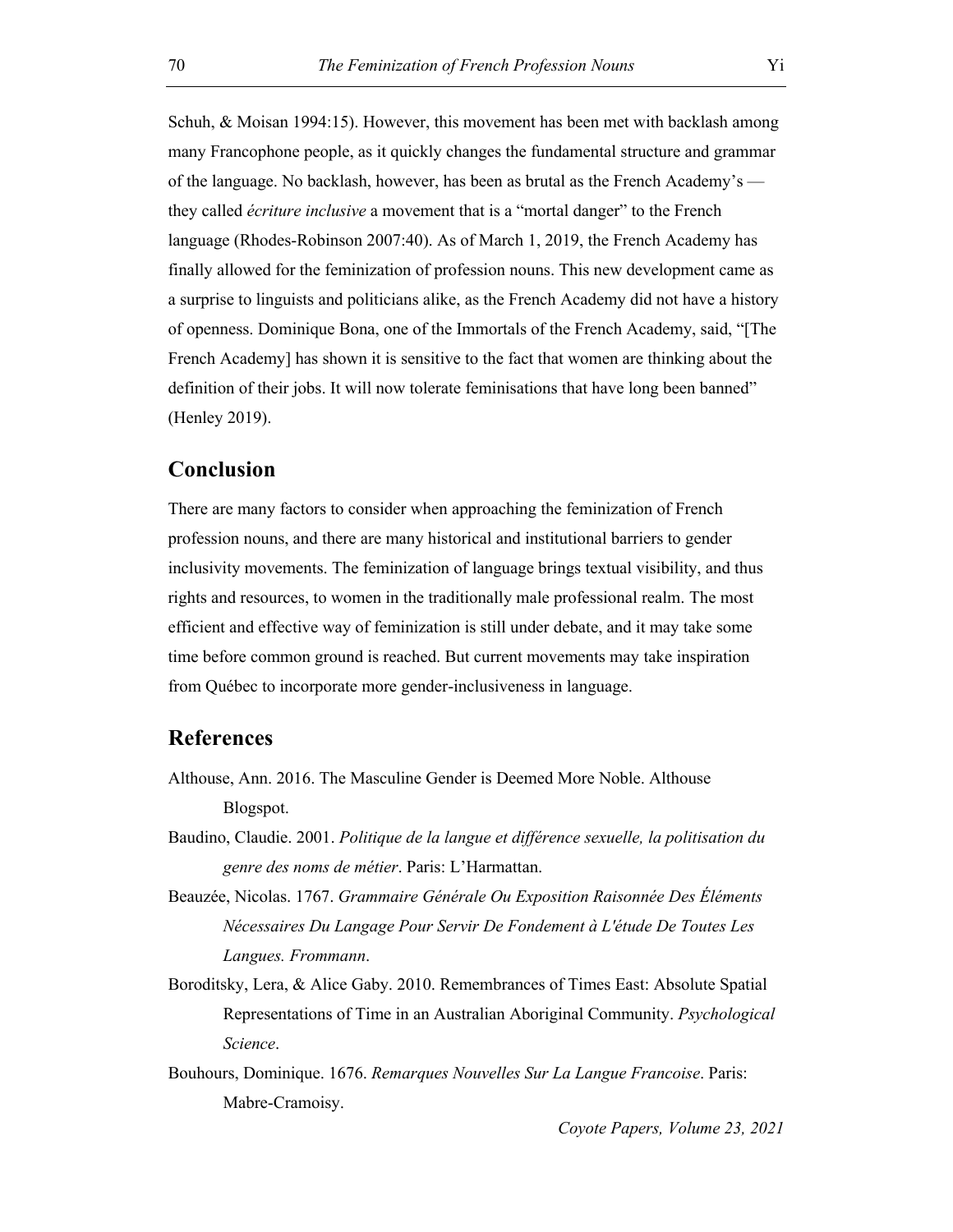Brick, Noëlle, & Clarissa Wilks. 2002. Les partis politiques et la féminisation des noms de métier. *Journal of French Language Studies* 12(1). 43–53.

Christofides, Sarah. 2018. Personal interview.

Clark, Linda. 1984*. Schooling the Daughters of Marianne: Textbooks and the Socialization of Girls in Modern French Primary Schools*. State University of New York.

Crystal, David. 2002. Language Death. Cambridge: Cambridge University Press.

- Fleischman, Suzanne. 1997. The Battle of Feminism and Bon Usage: Instituting Nonsexist Usage in French. *The French Review* 70(6). 834–844.
- Groult, Benoîte. 2000. La féminisation des noms de métier, un crime de lèse‐masculin. *The Journal of Twentieth-Century/Contemporary French Studies* 4(1). 65–72.
- Harrigan, Patrick. 1998. Women Teachers and the Schooling of Girls in France: Recent Historiographical Trends. *French Historical Studies* 21(4). 593-610.
- Schafroth, Elmar. 2003. Gender in French: Structural properties, incongruences and asymmetries. In Hellinger, Marlis & Hadumod Bußmann (eds.), *Gender Across Languages: The Linguistic Representation of Women and Men, Volume III*. Amsterdam: John Benjamins Publishing.
- Henley, Jon. 2019. Académie Française allows feminisation of job titles. The Guardian.
- Houdebine-Gravaud, Anne-Marie. 1999. "Femmes / langue / féminisation : Une expérience de politique linguistique en France." *Nouvelles Questions Féministes* 20(1). 23–52. JSTOR.
- Korbik, Julia. 2011. Sexist Grammar: the French and German Cases. Cafébabel.
- Lariviere, Louise L. 2001. Typologie des noms communs de personne et féminisation linguistique. *Revue quebecoise de linguistique* 29. 15-31.
- Leys, Michel. 1987. Langage et administration, Madame le ministre. Le rapport de la commission Groult sur la féminisation des noms de métier, fonction, grade ou titre. *Le langage et l'homme* 22. 40-44.

McCoubrey, Carmel. 2017. Toppling the Grammar Patriarchy. The New York Times. McLaughlin, Mairi. 2018. Personal interview.

- Moscovici, Claudia. 1997. He is the sun, she is the moon: a feminist sociolinguistic approach to teaching the French language. *Women and Language* 20. 53-58.
- Office québécois de la langue française. 2017. Rapport annuel de gestion 2016-2017. Gouvernement du Québec.
- *Coyote Papers, Volume 23, 2021* Revell, Donald L, Cornelia Schuh & Michel Moisan. 1994. "'Themself' and nonsexist